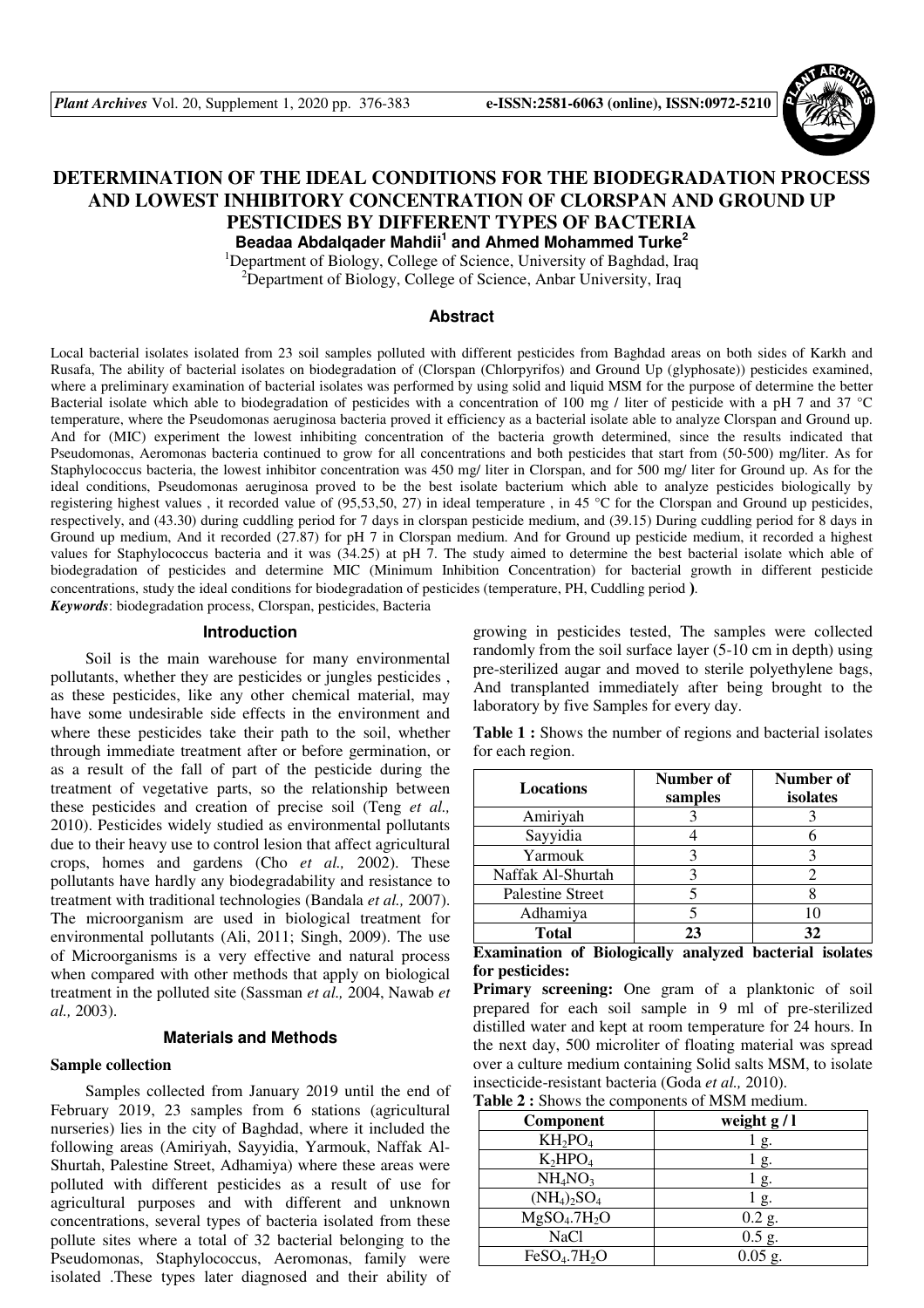**Bacterial Diagnosis:** Bacteria diagnosed by external shape and electron microscope, and Biochemical tests, bacterial isolation detection by the VITEK2 device system (Pincus, 2013). **Table 3 :** Shows how to diagnose bacterial isolates using biochemical and phenotypic examinations.

| Microorganism             | Staphylococcus sp. | Pseudomonas sp.      | Aeromonas sp. |
|---------------------------|--------------------|----------------------|---------------|
| <b>Characteristics</b>    |                    |                      |               |
| Colony shape              | Circular           | Smooth convex        | Mucoid convex |
| Colony color              | Creamy             | green                | Creamy        |
| Cell shape                | Cocci              | rod                  | Rod           |
| Gram stain                | ┿                  |                      |               |
| Catalase test             | ┿                  | $\div$               | $^{+}$        |
| Oxidase test              | $\ddot{}$          | $\ddot{}$            | $^+$          |
| Growth at 42°C            |                    | ┿                    | $^+$          |
| Haemolysis on blood agar  |                    | $\div$               | $^{+}$        |
| Gelatin                   |                    | $\textcolor{red}{+}$ | $^+$          |
| Growth at EMB             |                    |                      |               |
| Urease production test    | $\div$             |                      |               |
| Indole production test    |                    |                      | $\, +$        |
| Motility test             |                    | $\pm$                | $^+$          |
| Lipase production test    |                    | ┿                    | $^+$          |
| Lactose fermentation test | $\pm$              |                      | $^{+}$        |

#### **Secondary screening of bacterial isolates :**

Bacterial isolates also resulted sifting in liquid media, 50 ml of MSM taken and left in 250 ml in Erlenmeyer flasks (conical flasks) containing clorspan and other containing Ground up at 100 mg/liter concentration, then the flasks inoculated with 2% of the chosen bacterial isolates, It was incubated in a rocking incubator at 30 °C, 120 rpm, for 7 days, after that the absorbance (OD)measured by Spectrophotometer device (Zhongli *et al.,* 2001), Through that the most efficient bacterial isolation able of biodegradation of the pesticide were chosen.

### **Results and Discussion Primary screening**

Thirty-two pure bacterial isolates examined to test their ability of growth in solid mineral salts (MSM) treated with both Clorspan and Ground-up pesticides separately. 7 bacterial isolates that were resistant to the Clorspan and Ground up pesticides isolated as it shown in Tables  $(4)$  and  $(5)$ .

Primary examination of bacterial isolates occurred by using solid and supplemented MSM medium with clorspan and Ground up pesticides. The medium enriched with insecticide at 100 mg /liter concentration. Various colonies were obtained 7 days after cuddling at a temperature of 37  $^{\circ}C$ .

**Table 4 :** Shows the growth of bacterial isolates in the culture dishes containing MSM medium and the clorpanic insecticide at a concentration (100 mg / L).

| <b>Bacterial</b><br>isolate | <b>Day</b>               | <b>Day</b> | <b>Day</b> | <b>Day</b> | <b>Day</b> | <b>Day</b> | <b>Day</b> |
|-----------------------------|--------------------------|------------|------------|------------|------------|------------|------------|
|                             |                          |            |            |            |            |            |            |
|                             |                          |            |            |            |            | $^{++}$    | $^{++}$    |
|                             |                          |            |            |            | $++$       | $++$       | $++$       |
|                             |                          |            |            |            | $^{++}$    | $^{++}$    | $^{++}$    |
|                             |                          |            |            |            |            |            |            |
|                             |                          |            |            |            |            |            |            |
|                             | $\overline{\phantom{0}}$ |            |            |            |            |            |            |
|                             |                          |            |            |            |            |            |            |
|                             |                          |            |            |            |            |            |            |
|                             |                          |            |            |            |            |            |            |

**Table 5 :** Shows the growth of bacterial isolates in the culture dishes containing MSM medium and Ground Up herbicide at a concentration (100 mg / L).

| <b>Bacterial</b> | <b>Day</b> | <b>Day</b> | <b>Day</b> | <b>Day</b> | <b>Day</b> | <b>Day</b> | <b>Day</b> |
|------------------|------------|------------|------------|------------|------------|------------|------------|
| isolate          |            |            |            |            |            |            |            |
|                  |            |            |            |            |            | $^{++}$    | $^{++}$    |
|                  |            |            |            |            |            |            | $++$       |
|                  |            |            |            |            | $++$       | $++$       | $++$       |
|                  |            |            |            |            |            |            |            |
|                  |            |            |            |            |            |            |            |
|                  |            |            |            |            |            |            |            |
| $\overline{ }$   |            |            |            |            |            |            |            |
|                  |            |            |            |            |            |            |            |
|                  |            |            |            |            |            |            |            |

Where the symbol (-) indicates that there is no growth, the symbol (+) indicates good growth, and the symbol (++) indicates very good growth.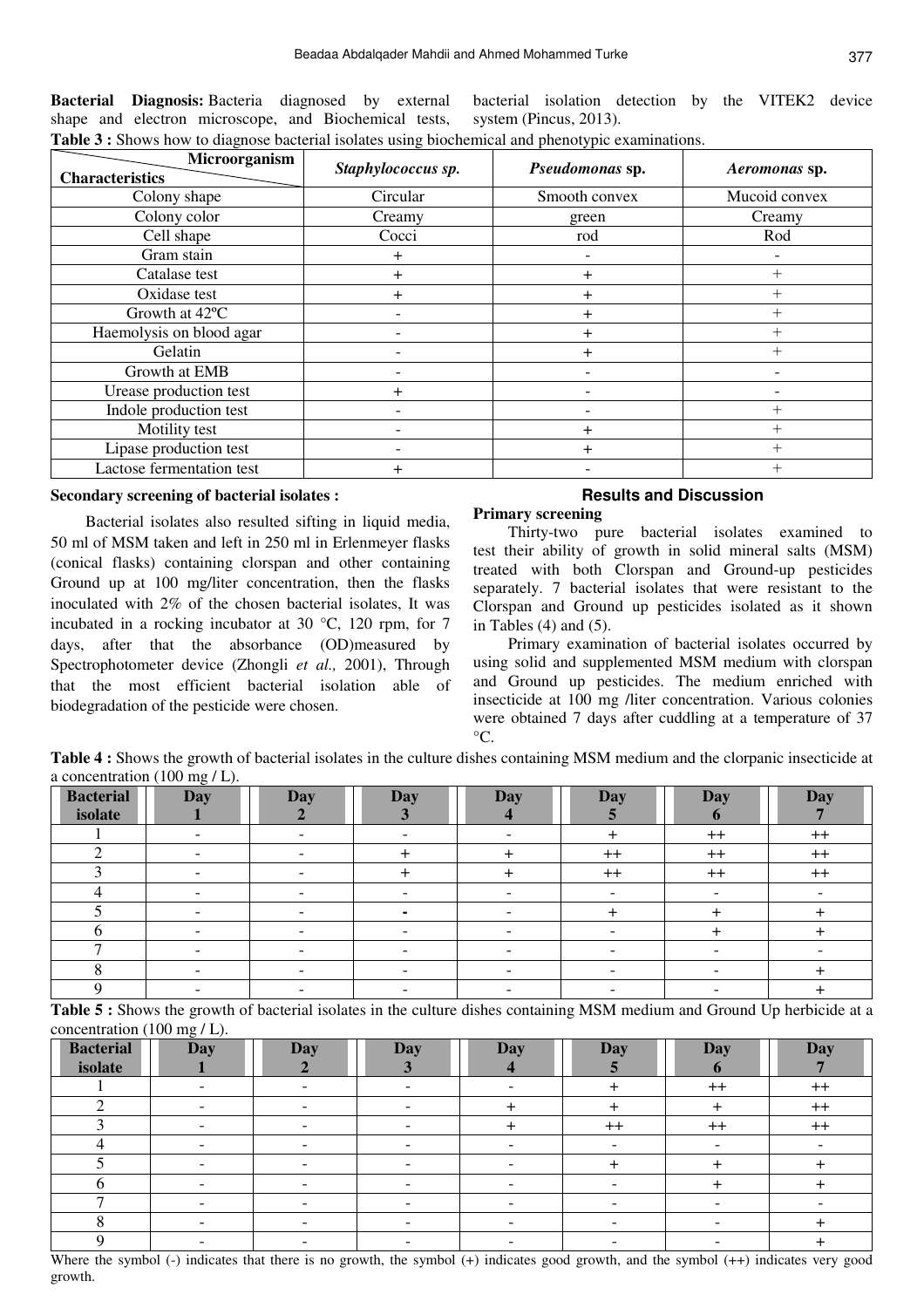378

The results showed that the bacterial isolates (3,2,1) grew very well in both clorspan and Ground up after seven days cuddling in the solid MSM medium where bacteria of the pesticides (Clorspan and Ground up ) used as the only source of carbon and energy, while the isolates (6, 5) showed Good growth in the solid MSM medium, while the two isolates (9,8) showed weak growth in the solid MSM medium (Abboud *et al.,* 2016) as they indicated an increase in bacterial isolates growth after the third day of the cuddling , As for the two bacterial isolates (7,4), they showed their inability of growing in the solid MSM medium containing the selected pesticides. As for the bacterial growth of the clorspan pesticide, it appeared from the third day, while the bacterial growth of the seven isolates appeared on the fourth day for the ground up pesticide, As it shown in the Tables (4) and (5) above, this may be due to the fact that bacterial colonies that do not grow in this medium because they do not have the ability to break these compounds as a result of the absence of a specialized enzymatic system within the bacterial cell, Or because this bacterial isolates have no metabolic ability and couldn't Normalize and grow on the agriculture medium that containing pesticides, another reason could be a decrease in the solubility of these compounds, which reduces the availability of compounds for microorganisms and then the food becomes not enough for their growth, and finally the bacteria may consume oxidation products that have the ability to act as antioxidants for these compounds (Mollea *et al.,* 2005).

## **Determination of MIC for bacterial isolates**

This experiment performed to determine the lowest Minimum Inhibitory Concentration (MIC) for bacterial isolates that able of biodegradation of pesticides using solid MSM after pesticides added in different concentrations, The growth delay of the bacterial isolates coincided with the different pesticide concentrations, In this study, three bacterial isolates that resistant to clorspan and Ground up pesticides selected from different areas of Baghdad (Al-Saydiya, Al-Adamiyah, Palestine Street), which found growing on concentrations (50, 100, 150, 200, 250, 300, 350, 400, 500 mg/liter). The lowest inhibitory concentration was 450 mg/liter for the first bacterial isolate (Staphylococcus) that grow in medium contains clorspan pesticide, and 500 mg/liter of ground up pesticide, While bacterial isolates (Pseudomonas, Aeromonas) continued to grow in all concentrations as shown in the table (6) and (7). During the MIC experiment, it noticed that in the presence of high concentrations of the selected pesticides, the bacteria were very stressful and as a result their growth slowed down, and also it found that adding an external carbon source such as dextrose increases the efficiency of the bacteria in biodegradation and also increases the growth of the bacteria in the presence of the pesticide Pests (Mathew, 2009). And according to Table (6) and (7), it observed that there were significant differences between the concentrations of pesticides as well as between the bacterial isolates selected at the level of  $P \le 0.05$ .

**Table 6 :** Shows the mean and standard error (SE) for the lowest concentration inhibitor (MIC) of the bacterial isolates growing in a container medium on the clorspan insecticide.

| <b>LSD</b> | -Concentration Clorspan |            |            |             |            |             |             |             | <b>Bacterial</b> |             |                            |
|------------|-------------------------|------------|------------|-------------|------------|-------------|-------------|-------------|------------------|-------------|----------------------------|
| Value      | 500%                    | 450%       | 400%       | 350%        | 300%       | $250\%$     | $200\%$     | 150%        | 100%             | 50%         | <b>Type</b>                |
| 24.26      | 0.00                    | $0.00\,$   | 25.00      | 74.00       | 96.00      | 111.00      | 150.00      | 195.00      | 205.00           | 260.00      | S                          |
| ∗          | $\pm 0.00$              | $\pm 0.00$ | $\pm$ 5.00 | ±4.00       | $\pm 1.00$ | ±1.00       | $\pm 20.00$ | $\pm$ 5.00  | $\pm$ 5.00       | $\pm 10.00$ |                            |
| 26.61      | 17.50                   | 74.00      | 126.00     | 185.00      | 210.00     | 280.00      | 305.00      | 360.00      | 400.00           | 465.00      | P                          |
| ∗          | $\pm 2.50$              | ±4.00      | $\pm 4.00$ | $\pm 15.00$ | $\pm 0.00$ | $\pm 10.00$ | $\pm 5.00$  | $\pm 10.00$ | $\pm 0.00$       | $\pm 15.00$ |                            |
| 29.38      | 11.00                   | 72.50      | 121.00     | 173.00      | 200.00     | 225.00      | 278.00      | 300.00      | 360.00           | 465.00      | Α                          |
| ∗          | $\pm 1.00$              | $\pm 2.50$ | $\pm 1.00$ | $\pm 3.00$  | $\pm 0.00$ | $\pm 15.00$ | $\pm 1.50$  | $\pm 0.00$  | $\pm 20.00$      | $\pm 15.00$ |                            |
| $---$      | $6.99*$                 | $12.25*$   | $16.84*$   | $41.08*$    | $2.59*$    | $46.91*$    | $53.71*$    | $29.05*$    | $53.56*$         | $60.93*$    | <b>LSD</b><br><b>Value</b> |
|            |                         |            |            |             |            | $(*P<0.05)$ |             |             |                  |             |                            |

**Table 7 :** Shows the mean and standard error (SE) for the lowest concentration inhibitor (MIC) of the bacterial isolates growing in a container medium on the Ground Up.

| <b>LSD</b>   |            | -Concentration Clorspan |            |             |            |             |             |             |             | <b>Bacterial</b> |                            |
|--------------|------------|-------------------------|------------|-------------|------------|-------------|-------------|-------------|-------------|------------------|----------------------------|
| <b>Value</b> | 500%       | 450%                    | 400%       | 350%        | 300%       | 250%        | 200%        | 150%        | 100%        | 50%              | <b>Type</b>                |
| 24.26        | 0.00       | 0.00                    | 25.00      | 74.00       | 96.00      | 111.00      | 150.00      | 195.00      | 205.00      | 260.00           | S                          |
| ∗            | $\pm 0.00$ | $\pm 0.00$              | $\pm 5.00$ | ±4.00       | ±1.00      | ±1.00       | $\pm 20.00$ | $\pm$ 5.00  | $\pm$ 5.00  | $\pm 10.00$      |                            |
| 26.61        | 17.50      | 74.00                   | 126.00     | 185.00      | 210.00     | 280.00      | 305.00      | 360.00      | 400.00      | 465.00           | P                          |
| ∗            | $\pm 2.50$ | ±4.00                   | ±4.00      | $\pm 15.00$ | $\pm 0.00$ | $\pm 10.00$ | $\pm$ 5.00  | $\pm 10.00$ | $\pm 0.00$  | $\pm 15.00$      |                            |
| 29.38        | 11.00      | 72.50                   | 121.00     | 173.00      | 200.00     | 225.00      | 278.00      | 300.00      | 360.00      | 465.00           | A                          |
| ∗            | $\pm 1.00$ | $\pm 2.50$              | $\pm 1.00$ | $\pm 3.00$  | $\pm 0.00$ | $\pm 15.00$ | $\pm 1.50$  | $\pm 0.00$  | $\pm 20.00$ | $\pm 15.00$      |                            |
| $---$        | $6.99*$    | $12.25*$                | $16.84*$   | $41.08*$    | $2.59*$    | $46.91*$    | $53.71*$    | $29.05*$    | $53.56*$    | $60.93*$         | <b>LSD</b><br><b>Value</b> |
|              |            |                         |            |             |            | $(*P<0.05)$ |             |             |             |                  |                            |

The reduction or absence of bacterial numbers at high concentrations of pesticides at the cuddling period (7) days may be happened due to the permeation of the pesticide at that time of cuddling and then the permeation of the nutrients resulting from the pesticide decomposition and the

accumulation of toxic products which leads to a lack of bacterial numbers, or it is believed that the bacteria was able to transfer the pesticide into toxic products for the same type of organism that affects the original compound (Alexander, 1982) .The decrease in growth and numbers of bacteria in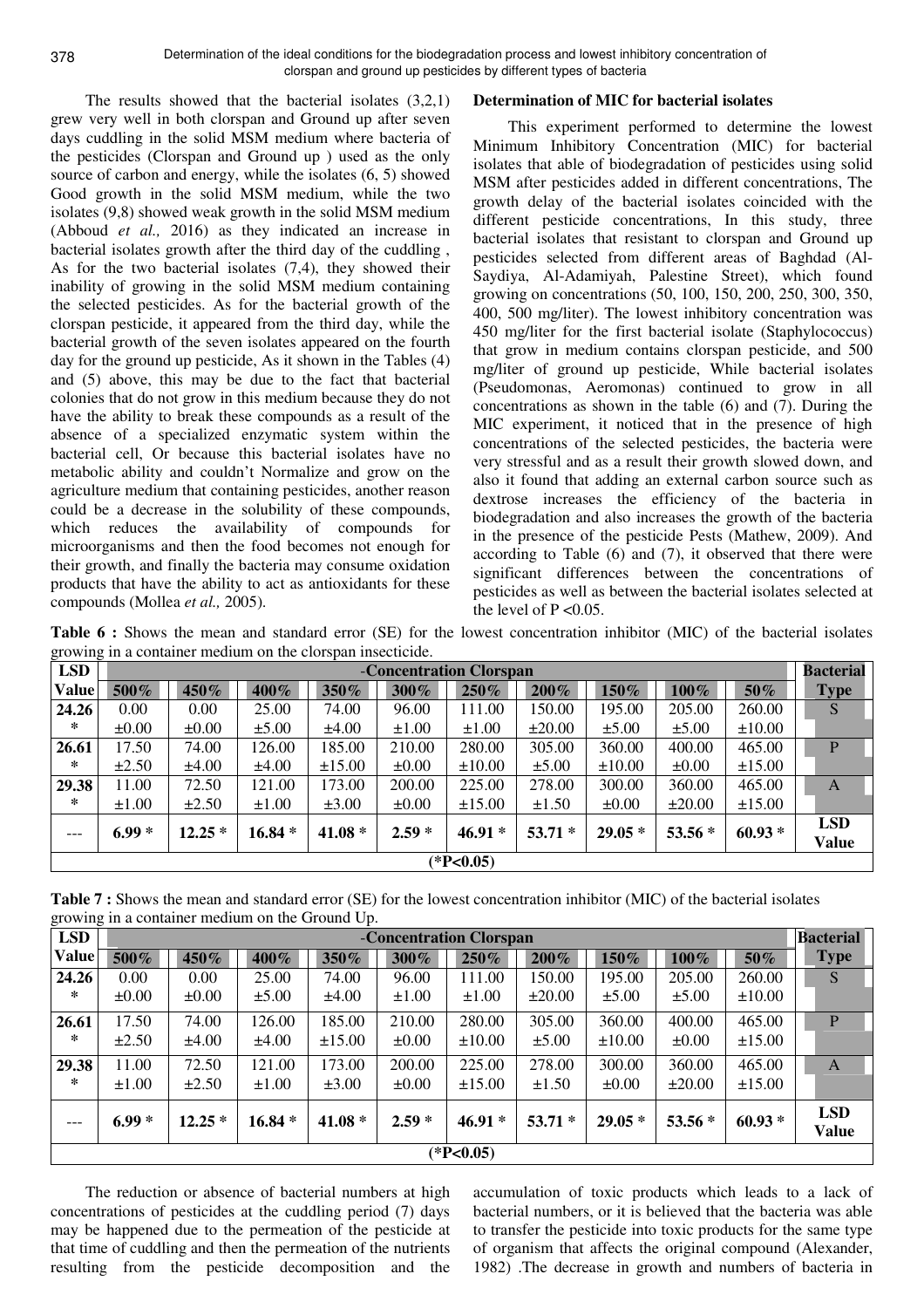solid industrial environments by increasing levels of pesticides as mentioned (Milosevic *et al.,* 2000), As the bacteria growth in the environment with a high content of pesticides may lead to an increase in the absorption of pesticides by the bacteria or link it to the effective sites of the cell surface so that they stop the work of enzymes, which leads to stop growth and metabolic processes (Nastaija *et al.,* 2002).

### **Conditions affecting bacterial growth and biodegradation of pesticides :**

#### **(a) Effect of temperature on bacterial growth:**

 Table (8) indicates the Averages values and standard e mistake of bacterial growth of bacterial isolates growing in liquid MSM medium with clorespan pesticide 100 mg / liter concentration, the table (9) indicates averages values and standard mistake of bacterial growth to the bacterial isolates that growing in liquid MSM medium with Ground up pesticide, growing at (50, 45, 40, 35, 30, 25) temperatures and for 7 days cuddling period .

The results indicated that the highest averages bacterial growth in the clorspan pesticide recorded by Pseudomonas bacteria (53.95  $\pm$  0.75) at 40 °C temperature and the lowest average bacterial growth recorded by Staphylococcus bacteria and reached (13.00  $\pm$  0.30) at 50 °C temperature, Bacterial growth averages were measured at a wavelength of 600 nm and the results of statistical analysis (LSD) indicated that there are significant differences between the bacterial growth averages values for each type of bacterial isolates and the presence of significant differences of averages values of different temperatures at the level P <0.05.

As for Ground up pesticide, the highest averages of bacterial growth recorded by Pseudomonas (27.50  $\pm$  2.50) and Aeromonas bacteria (27.45  $\pm$  2.85) 40 °C temperature, and Aeromonas bacteria recorded lowest averages of bacterial growth reached (8.85  $\pm$  1.15) in 50 °C temperature, bacterial growth averages were measured at a wavelength of 600nm, Also, the results of the statistical analysis (LSD) indicated that there are significant differences between the averages values of bacterial growth for each type of bacterial isolates at the level of  $P \le 0.05$ , while the most averages values of different temperatures for bacterial isolates most of them did not notice the presence of significant differences except for the two  $(50, 25 \degree C)$  temperature, there were significant differences between them at the P <0.05 level.

**Table 8 :** Shows the mean values and standard error of SE for the growth of bacterial isolates at different temperatures present in the medium of the clorspan after 7 days of brood and measured at 600nm.

|                  | Mean ± standard error |                  |                  |                         |  |  |  |  |
|------------------|-----------------------|------------------|------------------|-------------------------|--|--|--|--|
| <b>LSD</b> Value | A                     |                  | S                | <b>Temperature</b>      |  |  |  |  |
| $5.891*$         | $16.20 \pm 0.00$      | $22.50 \pm 1.50$ | $15.00 \pm 1.70$ | $\mathrm{^{\circ}C}$ 25 |  |  |  |  |
| $1.708*$         | $23.10 \pm 0.00$      | $34.10 \pm 0.10$ | $20.65 \pm 0.65$ | $\degree$ C 30          |  |  |  |  |
| $5.997*$         | $30.75 \pm 1.55$      | $51.45 \pm 1.05$ | $27.35 \pm 1.35$ | $\degree$ C 35          |  |  |  |  |
| $9.809*$         | $26.90 \pm 0.00$      | $53.95 \pm 0.75$ | $25.00 \pm 3.70$ | $\degree$ C 40          |  |  |  |  |
| $8.731*$         | $30.80 \pm 0.00$      | $28.20 \pm 2.70$ | $21.30 \pm 2.00$ | $\mathrm{^{\circ}C}$ 45 |  |  |  |  |
| $7.481*$         | $15.00 \pm 1.20$      | $21.60 \pm 2.60$ | $13.00 \pm 0.30$ | $\degree$ C 50          |  |  |  |  |
| $---$            | $2.769*$              | $5.989*$         | $6.762*$         | <b>LSD</b> Value        |  |  |  |  |
|                  |                       | $(*P<0.05)$      |                  |                         |  |  |  |  |

**Table 9 :** Shows the mean values and standard error of SE for the growth of bacterial isolates at different temperatures present in the medium of the Ground Up after 7 days of brood and measured at 600nm.

|                  | <b>Temperature</b> |                  |                  |                    |  |  |
|------------------|--------------------|------------------|------------------|--------------------|--|--|
| <b>LSD Value</b> | A                  |                  |                  |                    |  |  |
| $2.131*$         | $16.17 \pm 0.02$   | $17.50 \pm 0.50$ | $14.65 \pm 0.65$ | $\rm ^{\circ}C$ 25 |  |  |
| 10.24 NS         | $17.70 \pm 2.30$   | $22.50 \pm 2.50$ | $20.00 \pm 2.00$ | $\degree$ C 30     |  |  |
| 7.875 NS         | $21.05 \pm 0.25$   | $23.00 \pm 3.00$ | $22.35 \pm 0.35$ | $\degree$ C 35     |  |  |
| 9.994 NS         | $27.45 \pm 2.85$   | $27.50 \pm 2.50$ | $15.35 \pm 0.65$ | $\degree$ C 40     |  |  |
| 8.368 NS         | $11.15 \pm 0.35$   | $19.50 \pm 2.50$ | $13.30 \pm 2.00$ | $\degree$ C 45     |  |  |
| $4.167*$         | $8.85 \pm 1.15$    | $16.50 \pm 0.50$ | $9.70 \pm 1.00$  | $\degree$ C 50     |  |  |
| $\cdots$         | $5.457*$           | $7.508 *$        | $4.460*$         | <b>LSD Value</b>   |  |  |
|                  | $(*P<0.05)$        |                  |                  |                    |  |  |

The effect of temperature on the microbial activity is stimulated by increasing the temperature and some environmental groups tend to control certain ranges of temperatures because these ranges help them to grow and effect on the microbial activity in the soil (Zhu *et al.,* 2004), generally the tropical and Sub-tropical regions showed more biological diversity of bacteria more than mild and cold regions (Zabalgogeazcoa, 2008).

It becomes clear that bacterial systems are able to do biodegradation process of pesticides in high speed at temperatures with temperature ranges between 15-35 ºC, bacterial ability to biodegradation of organic phosphates has been verified in standard laboratory temperatures through many studies (Singh *et al.,* 2006). The results of the current study were agreed with (Essa *et al.,* 2019), as it found that the activity and resistance of bacteria to antibiotics Increase in high temperatures (44 °C).

(Feitkenhauer *et al.,* 2012) noticed that the average of biodegradation is very slow at lower temperatures and it is believed that the reason is the decreased of enzymatic activity, and it increases when temperatures increase, and their height enhances the rates of hydrocarbon metabolism, and it has been found that the dissolution of naphthalene increases ten times when the temperature increase from 20  $\rm{^{\circ}C}$  to 30  $\rm{^{\circ}C}$ .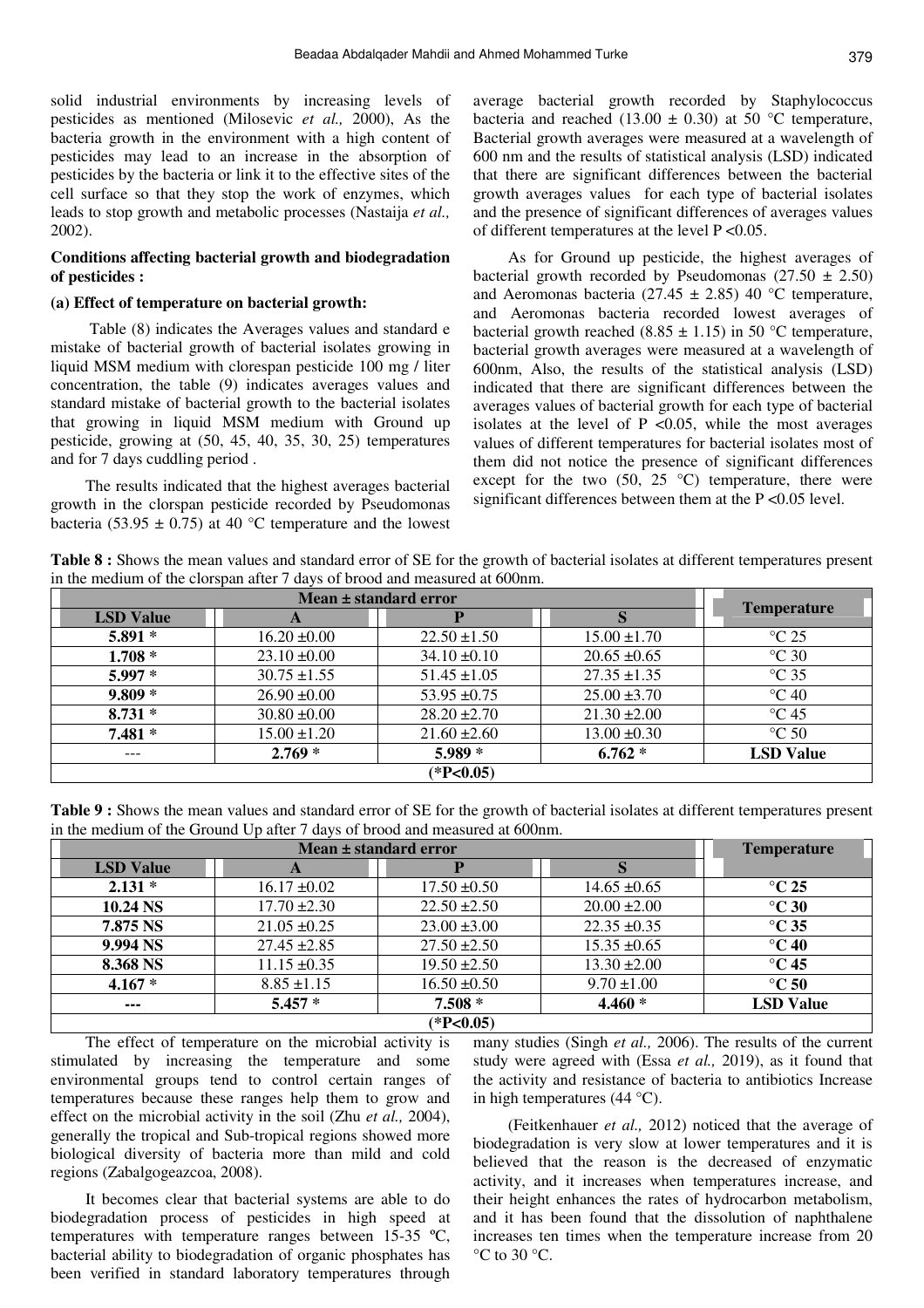Determination of the ideal conditions for the biodegradation process and lowest inhibitory concentration of clorspan and ground up pesticides by different types of bacteria

### **(b) Effect of incubation period on bacterial growth:**

Tables (10) and (11) show the averages values of bacterial growth during different cuddling periods ranged from (0-10) days which bacterial growth measured during them with a wavelength of 600 nm, and the standard mistake measured too, as bacteria were cultivated in the agriculture medium of liquid MSM with the (Clorspan and Ground Up) pesticides separately at 100 mg/liter concentration and at 37  $\mathrm{C} \pm 3 \mathrm{C}$  temperature.

The results indicated that the highest bacterial growth averages in clorspan pesticide recorded by Pseudomonas bacteria (43.30  $\pm$  2.50) during 7 days of cuddling and Aeromonas (40.15  $\pm$  5.05) during 8 days of cuddling, and the lowest average values of bacterial growth recorded by Aeromonas bacteria reached to  $(8.00 \pm 0.30)$  during day 2 cuddling and bacterial growth averages measured at 600nm wavelength.

The results of the statistical analysis (LSD) indicated the presence of significant differences between the averages values of bacterial growth for each type of bacterial isolates at the level of P <0.05, while most of the averages values of the different cuddling periods for bacterial isolates recorded presence of significant differences except for cuddling periods for the (9, 8, 5, 4) days, No significant differences were recorded among them at the P < 0.05 level.

For Ground up pesticide, the results indicated that the highest rates of bacterial growth recorded by Pseudomonas bacteria and it was  $(39.15 \pm 1.65)$  during 8 days of cuddling and Staphylococcus bacteria reached to  $(35.20 \pm 0.30)$  during 8 days of cuddling also, and the lowest averages values for bacterial growth recorded by Aeromonas bacteria and reached to  $(8.00 \pm 0.90)$  during the first three cuddling days, bacterial growth averages measured at 600 nm wavelength.

The results of statistical analysis (LSD) indicated the presence of significant differences between the averages values of bacterial growth for each type of bacterial isolates at the level of  $P \le 0.05$ , while the averages values of the different cuddling periods of most bacterial isolates of which recorded the presence of significant differences at the level of P <0.05, except for Cuddling days  $(10, 7, 6, 5, 4)$ , no significant differences were recorded among them.

**Table 10 :** Shows the mean values and the standard error (SE) for the growth of bacterial isolates during different time periods of brood present in the medium of Clorspan and measured at 600nm.

|                  |                  | mean ± standard error |                  | <b>Incubation period</b> |
|------------------|------------------|-----------------------|------------------|--------------------------|
| <b>Value LSD</b> | A                |                       | S                | (days)                   |
| $1.299*$         | $8.30 \pm 0.00$  | $11.10 \pm 0.00$      | $10.00 \pm 0.50$ |                          |
| $0.779*$         | $8.30 \pm 0.00$  | $11.10 \pm 0.00$      | $10.20 \pm 0.30$ |                          |
| $1.860*$         | $8.00 \pm 0.30$  | $10.50 \pm 0.00$      | $8.55 \pm 0.65$  | 2                        |
| $4.131*$         | $30.05 \pm 0.85$ | $23.15 \pm 0.95$      | $26.65 \pm 0.95$ | 3                        |
| 8.572 NS         | $34.50 \pm 2.40$ | $26.25 \pm 1.55$      | $27.95 \pm 1.65$ | 4                        |
| 9.806 NS         | $34.50 \pm 2.40$ | $33.30 \pm 2.40$      | $29.25 \pm 1.65$ | 5                        |
| $7.079*$         | $35.40 \pm 2.10$ | $38.50 \pm 1.70$      | $29.95 \pm 0.35$ | 6                        |
| $10.414*$        | $37.35 \pm 2.85$ | $43.30 \pm 2.50$      | $29.60 \pm 1.30$ | 7                        |
| 13.408 NS        | $40.15 \pm 5.05$ | $34.85 \pm 0.35$      | $29.90 \pm 1.00$ | 8                        |
| 18.777 NS        | $37.50 \pm 7.10$ | $29.30 \pm 0.90$      | $21.40 \pm 1.00$ | 9                        |
| $3.271*$         | $29.20 \pm 0.60$ | $28.85 \pm 1.05$      | $20.05 \pm 0.35$ | 10                       |
| ---              | $9.438*$         | $4.222*$              | $3.119*$         | <b>LSD Value</b>         |
|                  |                  | $(*P<0.05)$           |                  |                          |

Table 11 : Shows the mean values and the standard error (SE) for the growth of bacterial isolates during different time periods of brood present in the medium of Ground Up and measured at 600nm.

|                  | $mean \pm standard error$ |                  |                  |                  |  |  |  |  |  |
|------------------|---------------------------|------------------|------------------|------------------|--|--|--|--|--|
| <b>LSD Value</b> | A                         | Р                | S                | (days)           |  |  |  |  |  |
| $2.884*$         | $8.00 \pm 0.90$           | $11.10 \pm 0.60$ | $11.45 \pm 0.25$ |                  |  |  |  |  |  |
| 2.884 *          | $8.00 \pm 0.90$           | $11.10 \pm 0.60$ | $11.45 \pm 0.25$ |                  |  |  |  |  |  |
| $2.627*$         | $8.00 \pm 0.90$           | $10.80 \pm 0.30$ | $9.55 \pm 0.35$  | 2                |  |  |  |  |  |
| $2.070*$         | $11.60 \pm 0.30$          | $12.95 \pm 0.65$ | $8.25 \pm 0.35$  | 3                |  |  |  |  |  |
| <b>6.111 NS</b>  | $20.50 \pm 0.90$          | $21.35 \pm 0.85$ | $20.40 \pm 2.00$ | 4                |  |  |  |  |  |
| 9.256 NS         | $27.40 \pm 1.20$          | $28.70 \pm 1.50$ | $30.60 \pm 3.00$ | 5                |  |  |  |  |  |
| 11.936 NS        | $28.90 \pm 1.50$          | $31.50 \pm 0.60$ | $33.20 \pm 4.30$ | 6                |  |  |  |  |  |
| 4.794 NS         | $30.65 \pm 0.85$          | $35.20 \pm 1.60$ | $34.55 \pm 0.35$ |                  |  |  |  |  |  |
| 5.358 *          | $32.70 \pm 1.20$          | $39.15 \pm 1.65$ | $35.20 \pm 0.30$ | 8                |  |  |  |  |  |
| $7.269*$         | $26.55 \pm 2.05$          | $32.45 \pm 0.95$ | $19.45 \pm 1.65$ | 9                |  |  |  |  |  |
| 10.961 NS        | $24.70 \pm 2.70$          | $24.95 \pm 2.55$ | $18.40 \pm 2.00$ | 10               |  |  |  |  |  |
| ---              | $4.267*$                  | 3.898 *          | 5.845 *          | <b>LSD Value</b> |  |  |  |  |  |
|                  |                           | $(*P<0.05)$      |                  |                  |  |  |  |  |  |

As shown in tables (10) and (11) for the bacterial growth averages of the growing bacterial isolates in both pesticides, the bacterial pseudomonas were the most adaptive

bacteria to growth in the liquid MSM medium containing both pesticides separately, except that Aeromonas bacteria were also highly efficient in growing and adaptiving, during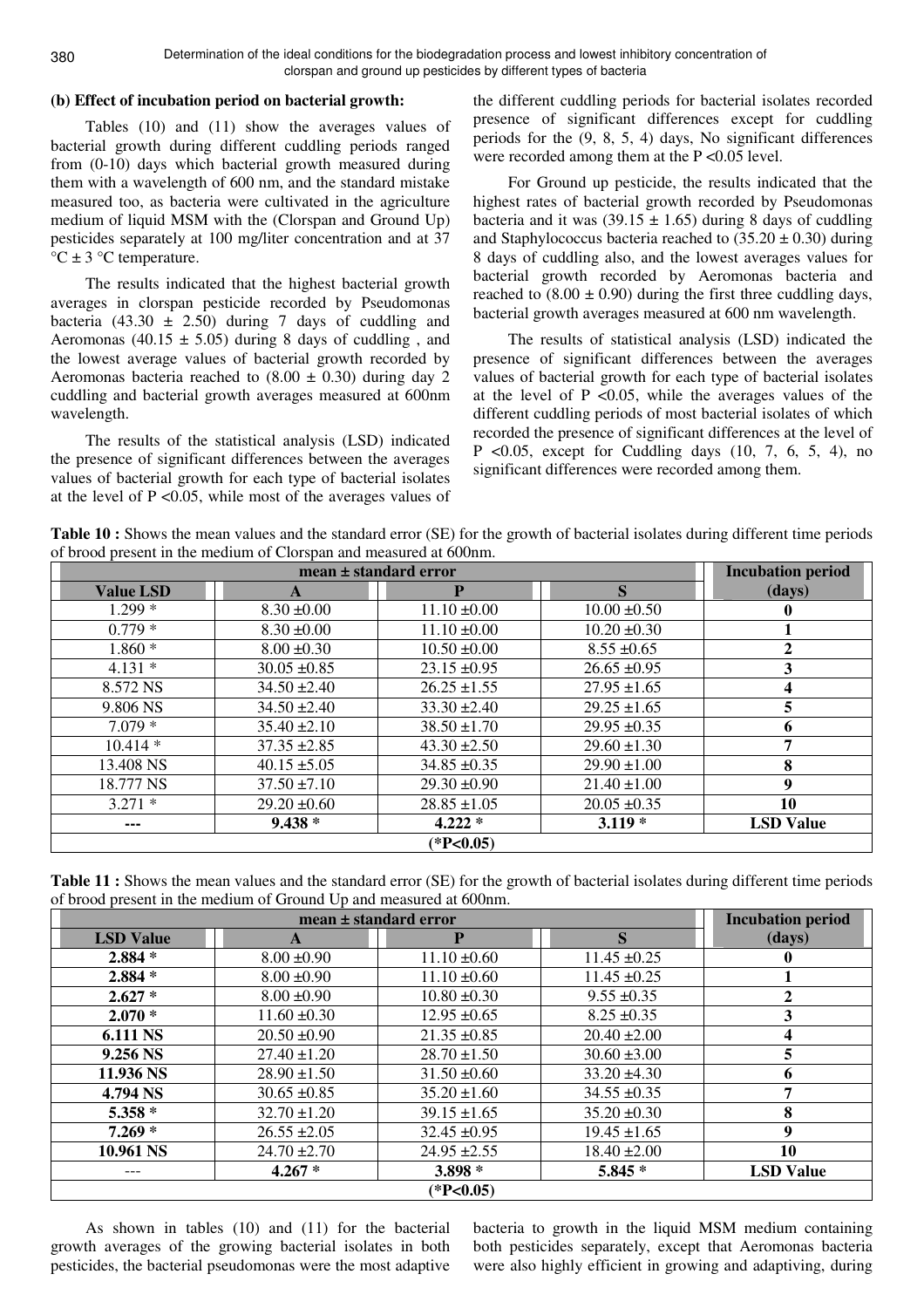the different cuddling periods, it observed that the bacteria of the three species, Staphylococcus, Pseudomonas, and Aeromonas, could not grow and adapt during the cuddling days (2, 1, 0), Later, these three types of bacteria used pesticides as a food medium (i.e. a source of carbon, energy, and phosphorus) so with that it agrees with the results of (Al-Jawhari, 2013) on studying the effect of the Vydate (Oxamyl) pesticide on Pseudomonas aeruginosa and E. coli bacteria Laboratory , and also agreed of the current study results with (Abboud *et al.,* 2016), where he observed through his study on nitrification bacteria, that bacteria increase in numbers by increasing the cuddling period.

Many researches have indicated that it is possible to isolate and diagnose different types of bacteria, which have the ability to represent different types of compounds (hydrocarbons), most of them belong to the negative bacteria, such as Pseudomonas aeruginosa.

The results of the current study w agreed with (Hammadi, 2014) in terms of the efficiency and ability of bacterial isolates, especially Pseudomonas bacteria to dissolve the clorspan and Ground up pesticide and use them as a food medium containing carbon, energy, and phosphorus sources.

### **(c) Effect of PH on bacterial growth:**

Tables (12) and (13) show averages values of bacterial growth at different pH degrees during a 7-day cuddling period, where pH levels include concentrations (9, 8, 7, 7, 6, 5, 4), During that bacterial growth measured with a wavelength of 600nm for clorspan and Ground up pesticides, as well as a standard mistake, as bacteria were cultivated in liquid agrictural MSM medium with each (Clorspan and Ground up) separately with a 100 mg /liter and in 37  $^{\circ}$ C  $\pm$  3 °C temperature.

As the results indicated that the highest average of bacterial growth in the clorspan pesticide recorded by

Pseudomonas bacteria and it was  $(27.87 \pm 1.87)$  that were growing in pH 7, Staphylococcus bacteria were also not less efficient than their growth levels of Pseudomonas aeruginosa bacteria where they recorded averages values reached to  $(26.63 \pm 0.25)$  At pH 7 and for the lowest averages values of bacterial growth recorded by both Pseudomonas and Staphylococcus (6.88  $\pm$  0.00) and (6.56  $\pm$  0.31), respectively in pH4, bacterial growth averages measured at 600nm wavelength.

The results of the statistical analysis (LSD) indicated the presence of significant differences between the averages values of bacterial growth for each type of bacterial isolates at the level of  $P \le 0.05$ , and the absence of significant differences for the mean values of different pH degrees except the mean values of the pH 8. Lt has been noticed the presence of significant differences between bacterial isolates At the P level <0.05. And for the Ground up pesticide, the results indicated that the highest averages of bacterial growth recorded by Staphylococcus bacteria and it was  $(34.25 \pm$ 4.87) which were growing in pH7 , Pseudomonas and Aeromonas bacteria also had no lack in growth efficiency less than Staphylococcus where they recorded averages values reached to (29.69  $\pm$  1.56) in pH (8,7), and (28.53  $\pm$ 0.88) in pH7, respectively, either for the lowest averages values of bacterial growth recorded by Aeromonas and was  $(7.94 \pm 0.29)$  in pH 4, for Pseudomonas and Staphylococcus, they recorded similar and low averages values reached to  $(8.44 \pm 0.31)$  in pH4, and they Bacterial growth averages were measured at a wavelength of 600nm. The results of the statistical analysis (LSD) indicated that there were significant differences between the averages values of bacterial growth for each type of bacterial isolates at the level of  $P \le 0.05$ , and the absence of significant differences for the averages values of different pH degrees except the averages values of the pH 9. It has been noticed significant differences between bacterial isolates at the level p<0.05.

**Table 12 :** Shows the mean values and standard error (SE) for the growth of bacterial isolates at different pH grades present in the medium of Clorspan during 7 days incubation and measured at 600 nm.

|                  | <b>PH</b>        |                  |                  |                  |  |  |
|------------------|------------------|------------------|------------------|------------------|--|--|
| <b>LSD</b> Value | A                |                  |                  |                  |  |  |
| 0.818 NS         | $7.05 \pm 0.00$  | $6.88 \pm 0.00$  | $6.56 \pm 0.31$  |                  |  |  |
| 18.71 NS         | $21.47 \pm 0.29$ | $17.19 \pm 7.19$ | $9.69 \pm 0.31$  |                  |  |  |
| 4.997 NS         | $22.05 \pm 0.29$ | $24.69 \pm 0.31$ | $24.37 \pm 1.87$ |                  |  |  |
| 5.148 NS         | $24.12 \pm 0.59$ | $27.87 \pm 1.87$ | $26.63 \pm 0.25$ |                  |  |  |
| $2.970*$         | $24.11 \pm 0.58$ | $25.30 \pm 0.30$ | $21.56 \pm 0.93$ |                  |  |  |
| 7.196 NS         | $20.20 \pm 2.73$ | $25.30 \pm 0.30$ | $19.06 \pm 0.31$ |                  |  |  |
| $---$            | $4.080*$         | $10.522*$        | $3.078*$         | <b>LSD</b> Value |  |  |
| $(*P<0.05)$      |                  |                  |                  |                  |  |  |

**Table 13 :** Shows the mean values and standard error (SE) for the growth of bacterial isolates at different pH grades present in the medium of Ground Up during 7 days incubation and measured at 600 nm.

|                  | <b>PH</b>        |                  |                  |                  |  |  |
|------------------|------------------|------------------|------------------|------------------|--|--|
| <b>Value LSD</b> | A                |                  |                  |                  |  |  |
| 1.373 NS         | $7.94 \pm 0.29$  | $8.44 \pm 0.31$  | $8.44 \pm 0.31$  |                  |  |  |
| 7.361 NS         | $14.41 \pm 0.29$ | $12.81 \pm 2.81$ | $10.75 \pm 0.12$ |                  |  |  |
| 6.650 NS         | $21.47 \pm 1.47$ | $21.87 \pm 1.87$ | $24.06 \pm 0.93$ |                  |  |  |
| 13.495 NS        | $28.53 \pm 0.88$ | $29.69 \pm 1.56$ | $34.25 \pm 4.87$ |                  |  |  |
| 5.632 NS         | $25.85 \pm 1.17$ | $29.69 \pm 1.56$ | $28.44 \pm 0.94$ |                  |  |  |
| $1.134*$         | $22.05 \pm 0.29$ | $28.81 \pm 0.06$ | $27.81 \pm 0.31$ |                  |  |  |
| $---$            | $3.022*$         | $5.722*$         | $7.166*$         | <b>LSD Value</b> |  |  |
| $(*P<0.05)$      |                  |                  |                  |                  |  |  |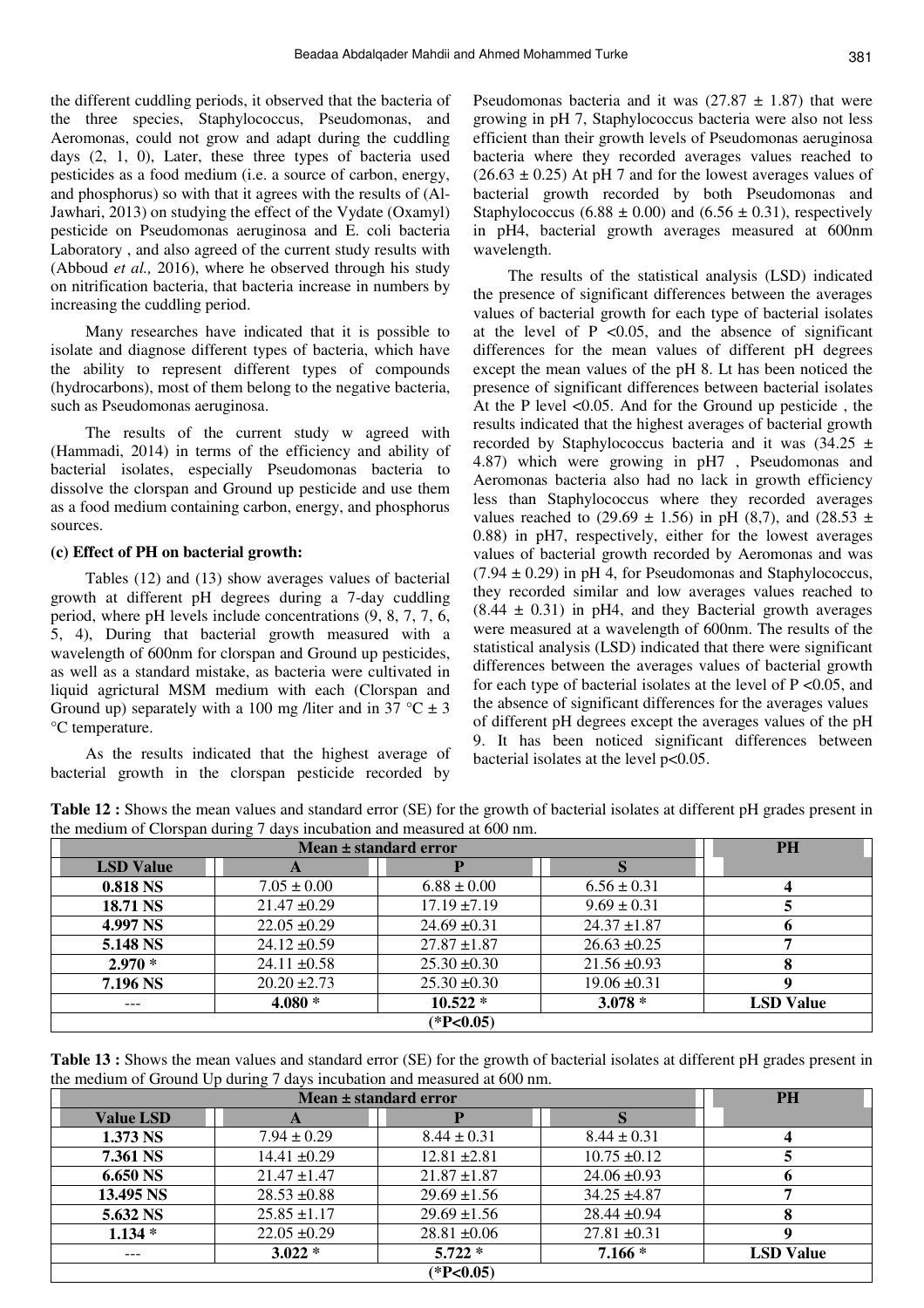The degree of pH has two affects, the first effects on the solubility of mineral salts in the medium, where its liberation increases with a decrease in the pH while its availability decreases when the pH rises because it inter in insoluble complexes formation and the second effect affects in the membranous permeability of cells causing an imbalance between the internal and the external concentration, This has an effect on the growth and activity of bacteria (Ahmed, 2007).

Each enzyme has an ideal pH degree (suitable for its action). It is preferable to bind the enzyme to the materials to be analyzed. It is useful to define this pH to achieve a suitable condition for the enzyme reaction (Srividya and Mala, 2011). There are numbers of conditions that increase or decrease the success of the biodegradation process such as PH, temperature, humidity, nutrients, microbial factors, competitiveness, pesticide bioavailability, etc. Soil disinfection has been successfully occurred by using isolated microbes by many researchers (Johnsen *et al.,* 2001).

The results of the current study agreed with (Ilori *et al.,*  2005), that pH affects the production of degradable enzymes for hydrocarbons from microorganisms, as it found that the ideal pH for lipase production was at pH 7, and (Pawar, 2012) indicated that it is better Biological breakdown of phenol by Pseudomonas pictorum was at an optimum pH between 6.8-7.

### **References**

- Abboud, H.Y.; Jaber, M.I. and Salman, F.M. (2016). The effect of soil salinity and glayphosphate on the preparation of nitrifying bacteria for different tissues. Al-Furat Journal of Agricultural Sciences, 8(1): 176- 181.
- Muhsin, A.E.; Bushra, D.H. and Dhuha, J.M. (2019). Effect of Ascorbic acid on the sensitivity of *Salmonella typhi* to antibiotics. Journal of Education and Science, 28(2): 113-121.
- Ahmad, M. (2007). The effect of mercury pollution on the spread of soil fungi in the Izabah area. Ph.D. thesis, College of Science, Mentouri University of Constantine. Algeria.
- Alexander, M. (1982). Interoduction to soil microbiology. John Wiley and Sons. Inc New York.
- Al-Jawhari, I.F.H. (2013). Study of the effect of the insecticide (Vydate) Oxamyl on *Pseudomonas aeruginosa* and *E. coli* in vitro, University of Karbala, the second scientific conference of the College of Education for Pure Sciences.
- Ali, A.H. (2011). Performance of adsorption/bio sorption for removal of organic and inorganic pollutants, Ph.D. thesis, University of Baghdad, Environmental Engineering Department, College of Engineering.
- Bandala, E.R.; Gelover, S.; Leal, M.T.; Bulnes, C.A.; Jimenez, A.; Estrada, C.A. (2007). Solar photocatalytic degradation of Aldrin. Catal. Today, 76(2-4): 189-199.
- Cho, C.M.; Mulchandani, A. and Chen, W. (2002). Bacterial cell surface display of organophosphorus hydrolase for selective screening of improved hydrolysis of organophosphate nerve agent. Appl. Environ. Microbiol. 68: 2026–2030.
- Feitkenhauer, H.; Muller, R.; Markl, H. (2012). Degradation of polycyclic aromatic hydrocarbons and long chain

alkanes at 60\_70°C by Thermusand *Bacillus* spp. Biodegradation 14: 367-372.

- Hammadi, I.S.M. (2014). Biodegradiation, ability of bacterial isolates prevailing in contaminated soils with oil derivatives. Annals of Agric. Sci., 52(3): 407–418.
- Ilori, M.O.; Amobi, C.J. and Odocha, A.C. (2005). Factors effecting biosurfactant production by oil degrading *Aeromonas* spp. isolated from tropical environment. Chemosphere. 61: 985-992.
- Johnsen, K.; Jacobsen, C.; Torsvik, V. and Sorensen, J. (2001). Pesticide effects on bacterial diversity in agricultural soils-a review. Biol. Fertil. Soils. 33: 443- 453.
- Goda, S.K.; Iman, E.; Elsayed, T.A.; Khodair, W.; El-Sayed, Mohamed, M.E. (2010). Screening for and isolation and identification of malathion-degrading bacteria: cloning and sequencing a gene that potentially encodes the malathion-degrading enzyme, carboxylestrase in soil bacteria, Biodegradation 21(6): 903–913.
- Mathew, M. (2009). A comparison study of gravimetric and ultraviolet fluorescence methods for the analysis of total petroleum hydrocarbons in surface water. Civil Engineering Master's Thesis, 61.
- Milosevic, N.; Govedarica, M. and Konstan tinovic, B. (2000). Uticaj Herbicide no dulaciju Soje Microbiological Aktivnost Zemlista. Sesti kongres korovima, Zabonik radova, Banja kovilijaca 455-460.
- Mollea, C.; Bosco, F. and Ruggeri, B. (2005). Fungal biodegradation of naphthalene: Microcosms studies, Chemosphere, 60: 636–643.
- Nastaija, B.A.C. and Milic, M. (2002). Effects of pesticides on Azotobacter chroococcum. Natural Sciences Matica Srpska Novi Sad, No.102: 23-28.
- Nawab, A.; Aleem, A. and Malik, A. (2003). Determination of organochlorine pesticides in agricultural soil with special reference to γ-HCH degradation by Pseudomonas strains. Biores. Technol. 88(1): 41-46.
- Patel, R.N. and Desai, A.J. (1997). Surface active properties of raminolipids from *Pseudomonas aeroginosa* GS3. J. Basic Microbiol. 32: 518-520.
- Pawar, R.M. (2012). The effect of soil pH on degradation of polycyclic aromatichydrocarbons (PAHs). Ph.D. thesis.
- Pincus, D.H. (2013). Microbial identification using the biomerieuxVITEK® 2 system. In: Miller, M.J. Encyclopedia of rapid microbiological methods volume 4. DHI Publishing, LL River Grove, IL, USA.
- Sassman, S.A.; Lee, L.S.; Bischoff, M. and Turco, R.F. (2004). Assessing N,N'-Dibutylurea (DBU) Formation in Soils after Application of n-Butylisocyanate and Benlate Fungicides. J. Agric. Food Chem. 52(4): 747- 754.
- Singh, B.K.; Kuhad, R.C.; Singh, A.; Tripathi, K.K. and Ghosh, P.K. (2009). Microbial degradation of the pesticide lindane (hexachlorocyclohexane). Adv. Appl. Microbiol. 47: 269–298.
- Srividya, S. and Mala, M. (2011). Influence of process parameters on the production of detergent compatible alkaline protease by a newly isolated Bacillus sp. Y. Turk. J. Biol. 35: 177-182.
- Teng, Y.; Luo, Y.M.; Sun, X.H.; Tu, C.; Xu, L.; Liu, W.X.; Li, Z.G. and Christie, P. (2010). Influence of carbuncular mycorrhiza and Rhizobium on Phytoremediation by Alfalfa of an agricultural soil